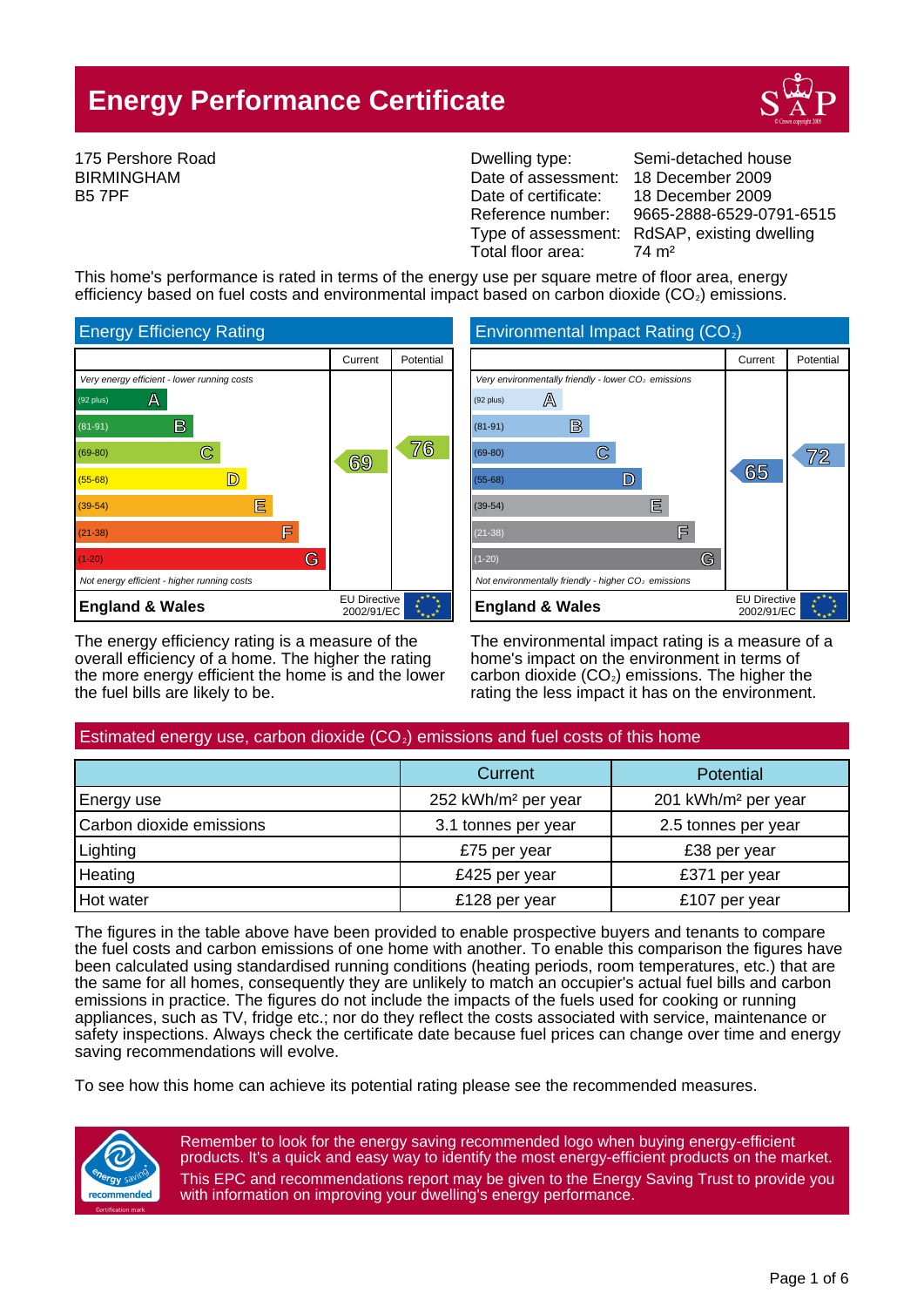# About this document

The Energy Performance Certificate for this dwelling was produced following an energy assessment undertaken by a qualified assessor, accredited by BRE Certification, to a scheme authorised by the Government. This certificate was produced using the RdSAP 2005 assessment methodology and has been produced under the Energy Performance of Buildings (Certificates and Inspections)(England and Wales) Regulations 2007 as amended. A copy of the certificate has been lodged on a national register.

| Assessor's accreditation number:<br>Assessor's name:<br>Company name/trading name:<br>Address: | BREC200167<br>Thomas Shaw<br>Thomas Shaw<br>31, Weston Cresent, Aldridge,<br>Walsall, West Midlands, WS9 0HA |
|------------------------------------------------------------------------------------------------|--------------------------------------------------------------------------------------------------------------|
| Phone number:<br>Fax number:                                                                   | 01922 452 755                                                                                                |
| E-mail address:<br>Related party disclosure:                                                   | tomshaw22@googlemail.com<br>Employed by the professional dealing with the property transaction               |

#### If you have a complaint or wish to confirm that the certificate is genuine

Details of the assessor and the relevant accreditation scheme are as above. You can get contact details of the accreditation scheme from their website at www.breassessor.co.uk together with details of their procedures for confirming authenticity of a certificate and for making a complaint.

## About the building's performance ratings

The ratings on the certificate provide a measure of the building's overall energy efficiency and its environmental impact, calculated in accordance with a national methodology that takes into account factors such as insulation, heating and hot water systems, ventilation and fuels used. The average Energy Efficiency Rating for a dwelling in England and Wales is band E (rating 46).

Not all buildings are used in the same way, so energy ratings use 'standard occupancy' assumptions which may be different from the specific way you use your home. Different methods of calculation are used for homes and for other buildings. Details can be found at www.communities.gov.uk/epbd.

Buildings that are more energy efficient use less energy, save money and help protect the environment. A building with a rating of 100 would cost almost nothing to heat and light and would cause almost no carbon emissions. The potential ratings in the certificate describe how close this building could get to 100 if all the cost effective recommended improvements were implemented.

# About the impact of buildings on the environment

One of the biggest contributors to global warming is carbon dioxide. The way we use energy in buildings causes emissions of carbon. The energy we use for heating, lighting and power in homes produces over a quarter of the UK's carbon dioxide emissions and other buildings produce a further one-sixth.

The average household causes about 6 tonnes of carbon dioxide every year. Adopting the recommendations in this report can reduce emissions and protect the environment. You could reduce emissions even more by switching to renewable energy sources. In addition there are many simple everyday measures that will save money, improve comfort and reduce the impact on the environment. Some examples are given at the end of this report.

#### **Visit the Department for Communities and Local Government website at www.communities.gov.uk/epbd to:**

- Find how to confirm the authenticity of an energy performance certificate.
- Find how to make a complaint about a certificate or the assessor who produced it.
- Learn more about the national register where this certificate has been lodged the Department is the controller of the data on the register for Data Protection Act 1998 purposes.
- Learn more about energy efficiency and reducing energy consumption.

Further information about Energy Performance Certificates can be found under Frequently Asked Questions at www.epcregister.com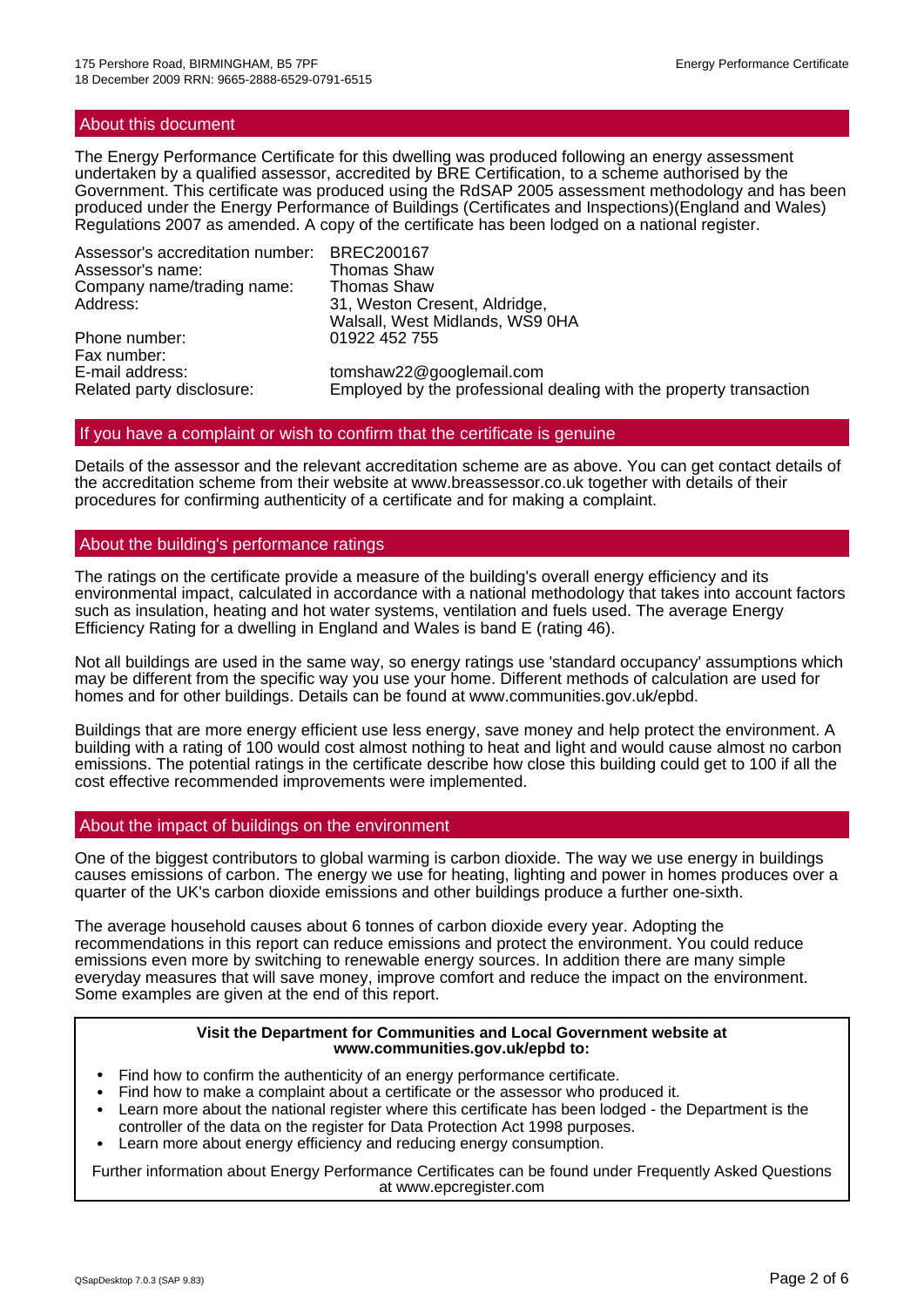# **Recommended measures to improve this home's energy performance**

175 Pershore Road BIRMINGHAM B5 7PF

Date of certificate:

Reference number: 9665-2888-6529-0791-6515 18 December 2009

## Summary of this home's energy performance related features

The table below gives an assessment of the key individual elements that have an impact on this home's energy and environmental performance. Each element is assessed by the national calculation methodology against the following scale: Very poor / Poor / Average / Good / Very good. The assessment does not take into consideration the physical condition of any element. 'Assumed' means that the insulation could not be inspected and an assumption has been made in the methodology based on age and type of construction.

| Elements<br>Description                                |                                            | <b>Current performance</b><br><b>Energy Efficiency</b><br>Environmental |                 |
|--------------------------------------------------------|--------------------------------------------|-------------------------------------------------------------------------|-----------------|
| Walls                                                  | Cavity wall, as built, insulated (assumed) | Good                                                                    | Good            |
| Roof                                                   | Pitched, 150 mm loft insulation            | Good                                                                    | Good            |
| Floor                                                  | Solid, no insulation (assumed)             |                                                                         |                 |
| Windows                                                | Fully double glazed                        | Average                                                                 | Average         |
| Main heating                                           | Boiler and radiators, mains gas            | Good                                                                    | Good            |
| Main heating controls                                  | Programmer and room thermostat             | Average                                                                 | Average         |
| Secondary heating                                      | None                                       |                                                                         |                 |
| Hot water                                              | From main system                           | Good                                                                    | Good            |
| Lighting                                               | No low energy lighting                     | Very poor                                                               | Very poor       |
| Current energy efficiency rating                       |                                            | C 69                                                                    |                 |
| Current environmental impact (CO <sub>2</sub> ) rating |                                            |                                                                         | D <sub>65</sub> |

# Low and zero carbon energy sources

None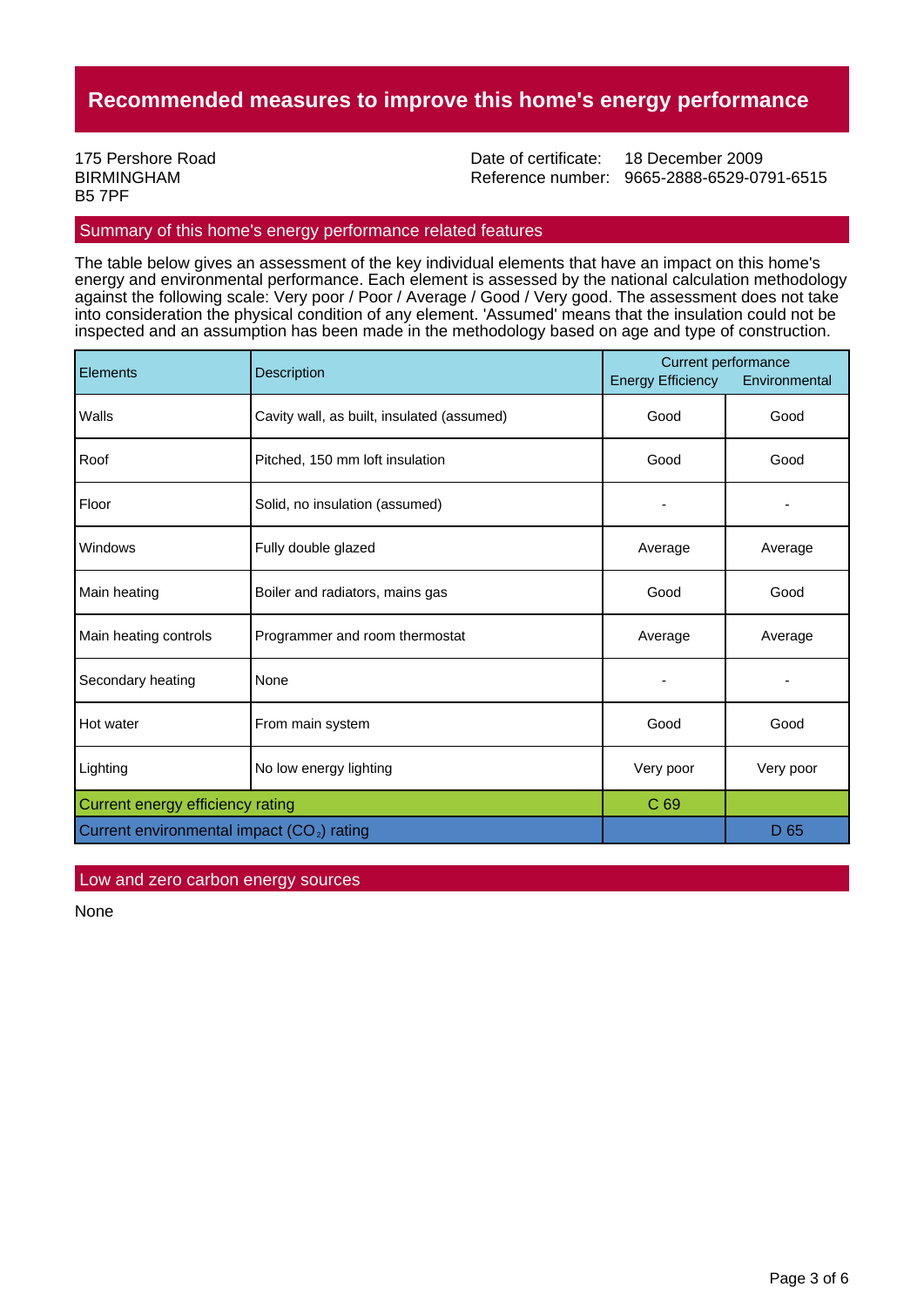# **Recommendations**

The measures below are cost effective. The performance ratings after improvement listed below are cumulative, that is they assume the improvements have been installed in the order that they appear in the table.

| Lower cost measures<br>(up to $£500$ )                   | <b>Typical savings</b><br>per year | Energy efficiency | Performance ratings after improvement<br>Environmental |
|----------------------------------------------------------|------------------------------------|-------------------|--------------------------------------------------------|
| 1 Low energy lighting for all fixed outlets              | £30                                | C <sub>71</sub>   | D 66                                                   |
| 2 Upgrade heating controls                               | £21                                | C 72              | D 68                                                   |
| Sub-total                                                | £51                                |                   |                                                        |
| Higher cost measures                                     |                                    |                   |                                                        |
| 3 Replace boiler with Band A condensing boiler           | £62                                | C 76              | C 72                                                   |
| <b>Total</b>                                             | £113                               |                   |                                                        |
| Potential energy efficiency rating                       |                                    | C <sub>76</sub>   |                                                        |
| Potential environmental impact (CO <sub>2</sub> ) rating |                                    |                   | C 72                                                   |

# Further measures to achieve even higher standards

The further measures listed below should be considered in addition to those already specified if aiming for the highest possible standards for this home. However you should check the conditions in any covenants, planning conditions, warranties or sale contracts.

| 14 Solar water heating                                  | £23  | C 77        | C 74        |
|---------------------------------------------------------|------|-------------|-------------|
| 5 Solar photovoltaic panels, 2.5 kWp                    | £167 | <b>B</b> 88 | <b>B</b> 85 |
| <b>Enhanced energy efficiency rating</b>                |      | <b>B</b> 88 |             |
| Enhanced environmental impact (CO <sub>2</sub> ) rating |      |             | <b>B</b> 85 |

Improvements to the energy efficiency and environmental impact ratings will usually be in step with each other. However, they can sometimes diverge because reduced energy costs are not always accompanied by a reduction in carbon dioxide  $(CO<sub>2</sub>)$  emissions.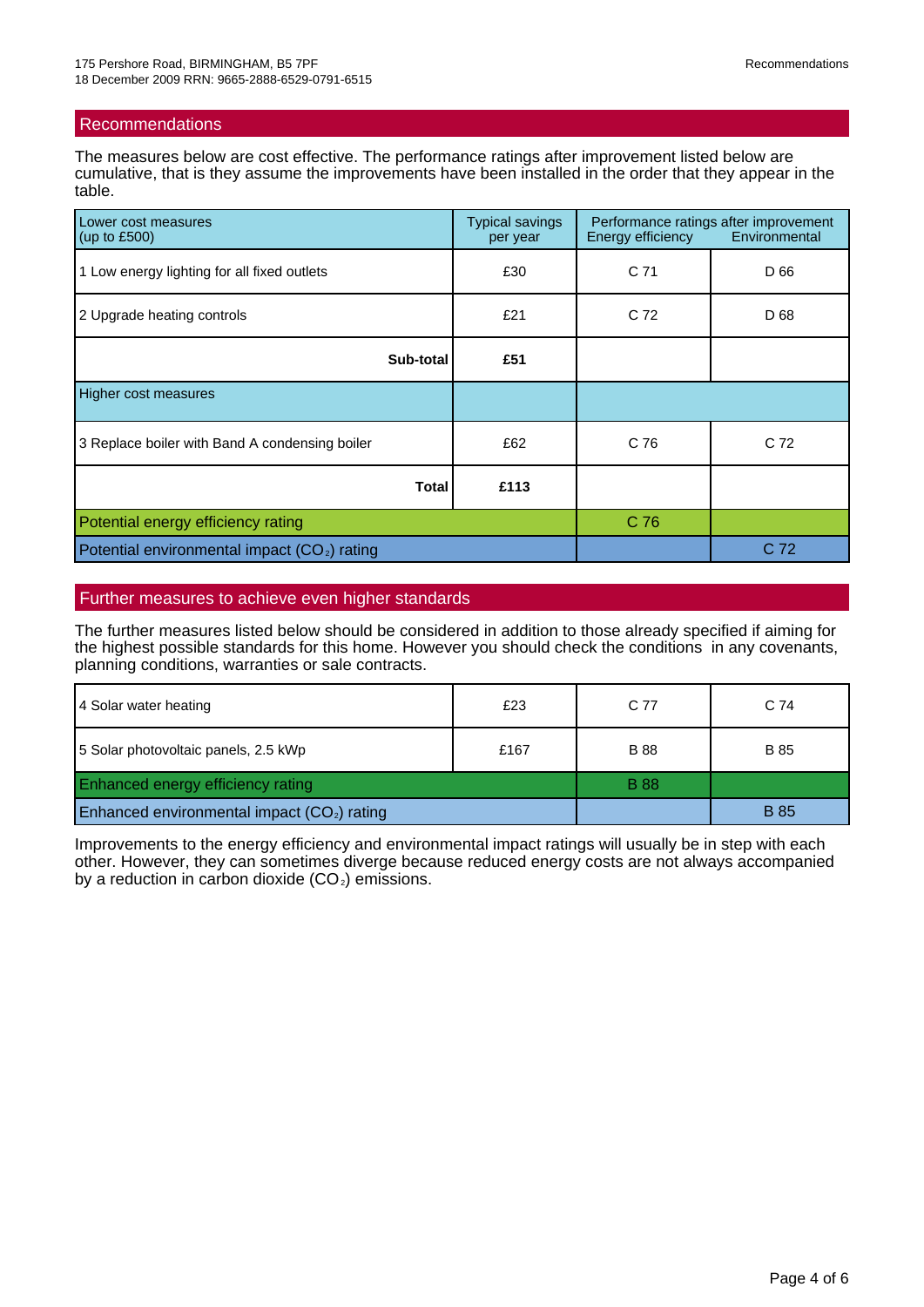# About the cost effective measures to improve this home's performance ratings

If you are a tenant, before undertaking any work you should check the terms of your lease and obtain approval from your landlord if the lease either requires it, or makes no express provision for such work.

# **Lower cost measures (typically up to £500 each)**

These measures are relatively inexpensive to install and are worth tackling first. Some of them may be installed as DIY projects. DIY is not always straightforward, and sometimes there are health and safety risks, so take advice before carrying out DIY improvements.

#### **1 Low energy lighting**

Replacement of traditional light bulbs with energy saving recommended ones will reduce lighting costs over the lifetime of the bulb, and they last up to 12 times longer than ordinary light bulbs. Also consider selecting low energy light fittings when redecorating; contact the Lighting Association for your nearest stockist of Domestic Energy Efficient Lighting Scheme fittings.

#### **2 Heating controls (thermostatic radiator valves)**

Thermostatic radiator valves allow the temperature of each room to be controlled to suit individual needs, adding to comfort and reducing heating bills provided internal doors are kept closed. For example, they can be set to be warmer in the living room and bathroom than in the bedrooms. Ask a competent heating engineer to install thermostatic radiator valves. Thermostatic radiator valves should be fitted to every radiator except the radiator in the same room as the room thermostat. Remember the room thermostat is needed as well as the thermostatic radiator valves, to enable the boiler to switch off when no heat is required.

# **Higher cost measures (typically over £500 each)**

#### **3 Band A condensing boiler**

A condensing boiler is capable of much higher efficiencies than other types of boiler, meaning it will burn less fuel to heat this property. This improvement is most appropriate when the existing central heating boiler needs repair or replacement, but there may be exceptional circumstances making this impractical. Condensing boilers need a drain for the condensate which limits their location; remember this when considering remodelling the room containing the existing boiler even if the latter is to be retained for the time being (for example a kitchen makeover). Building Regulations apply to this work, so your local authority building control department should be informed, unless the installer is registered with a competent persons scheme<sup>1</sup>, and can therefore self-certify the work for Building Regulation compliance. Ask a qualified heating engineer to explain the options.

# About the further measures to achieve even higher standards

Further measures that could deliver even higher standards for this home. You should check the conditions in any covenants, planning conditions, warranties or sale contracts before undertaking any of these measures. If you are a tenant, before undertaking any work you should check the terms of your lease and obtain approval from your landlord if the lease either requires it, or makes no express provision for such work.

#### **4 Solar water heating**

A solar water heating panel, usually fixed to the roof, uses the sun to pre-heat the hot water supply. This will significantly reduce the demand on the heating system to provide hot water and hence save fuel and money. The Solar Trade Association has up-to-date information on local installers and any grant that may be available.

<sup>1</sup> For information on competent persons schemes enter "existing competent person schemes" into an internet search engine or contact your local Energy Saving Trust advice centre on 0800 512 012.